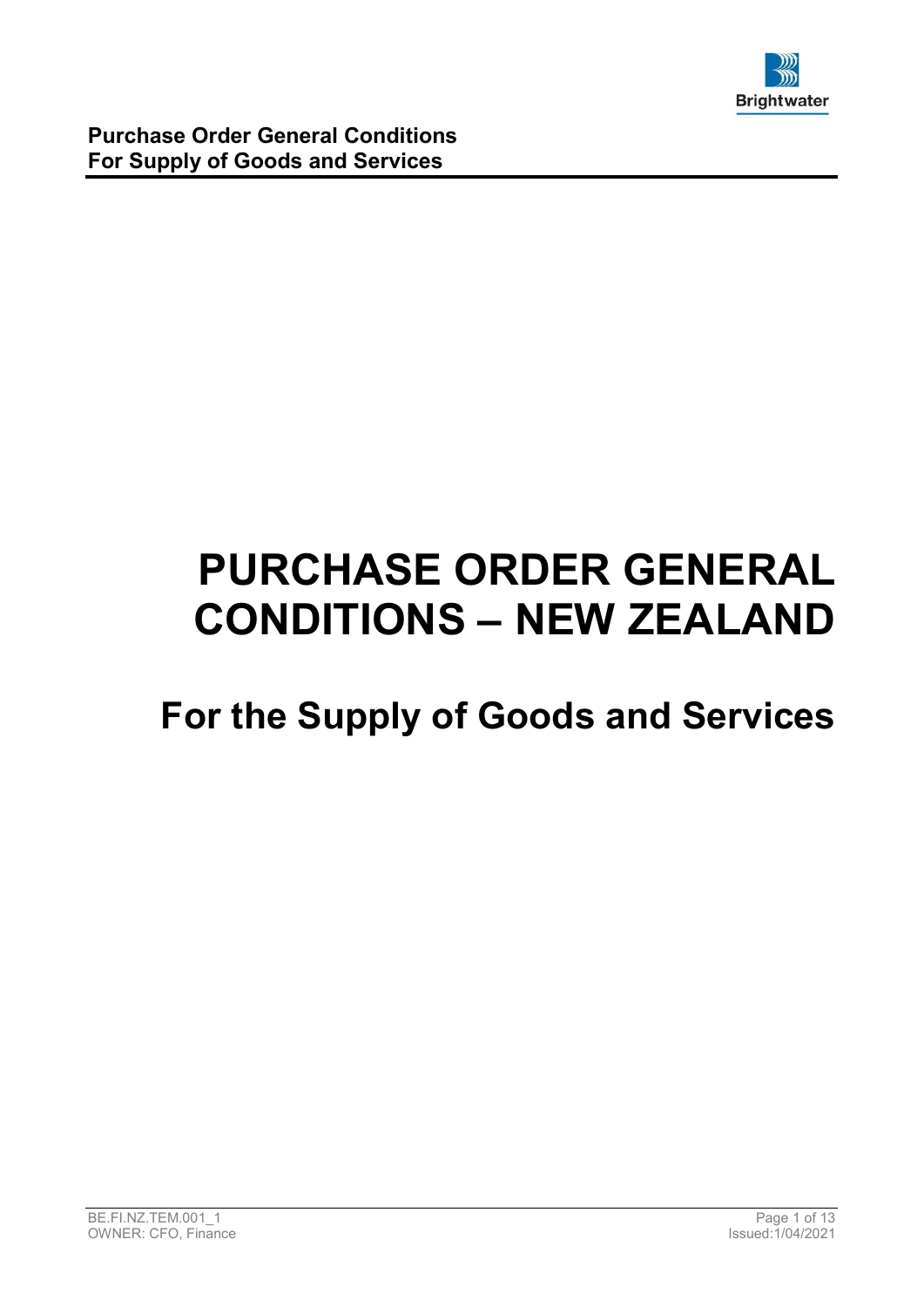### TABLE OF CONTENTS

| 1.  | <b>PREAMBLE</b>                           | 4              |
|-----|-------------------------------------------|----------------|
| 2.  | <b>DEFINITIONS</b>                        | 4              |
| 3.  | THE PURCHASE ORDER                        | 4              |
| 4.  | NATURE AND CONSTRUCTION OF PURCHASE ORDER | 4              |
| 5.  | PRECEDENCE OF DOCUMENTS                   | 5              |
| 6.  | SUBCONTRACTORS AND ASSIGNMENT             | 5              |
| 7.  | VARIATIONS TO THE PURCHASE ORDER          | 5              |
| 8.  | <b>TERMS OF PAYMENT</b>                   | 5              |
| 9.  | <b>PROGRESS PAYMENTS</b>                  | 6              |
| 10. | <b>RETENTIONS</b>                         | 6              |
| 11. | PERFORMANCE SECURITY                      | 6              |
| 12. | <b>NOVATION</b>                           | 6              |
| 13. | DIRECT AGREEMENT                          | 6              |
| 14. | <b>PROGRAMME</b>                          | 6              |
| 15. | <b>QUALITY OF THE WORKS</b>               | $\overline{7}$ |
| 16. | INSPECTION, TESTING AND EXPEDITING        | 7              |
| 17. | <b>HEALTH AND SAFETY</b>                  | 7              |
| 18. | MANAGEMENT AND REPORTING                  | 8              |
| 19. | <b>DELIVERY</b>                           | 8              |
| 20. | PERFORMANCE OFF SUPPLIERS PREMISES        | 8              |
| 21. | PACKAGING STORAGE AND MARKING             | 8              |
| 22. | <b>HAZARDOUS MATERIALS</b>                | 9              |
| 23. | TIME FOR DELIVERY                         | 9              |
| 24. | <b>LIQUIDATED DAMAGES</b>                 | 9              |
| 25. | <b>WARRANTY FOR THE WORK</b>              | 9              |
| 26. | PATENTS, COPYRIGHT, LAWS & REGULATIONS    | 10             |
| 27. | <b>INTELLECTUAL PROPERTY</b>              | 10             |
| 28. | <b>CONFIDENTIALITY</b>                    | 11             |
| 29. | <b>DOCUMENTATION</b>                      | 11             |
| 30. | <b>RISK AND INSURANCE</b>                 | 11             |
| 31. | LIABILITY AND INDEMNITIES                 | 11             |
| 32. | <b>GENERAL LIMITATION OF LIABILITY</b>    | 12             |
| 33. | TITLE AND OWNERSHIP OF THE WORKS          | 12             |
| 34. | <b>FREE ISSUE MATERIAL</b>                | 12             |
| 35. | <b>DUTIES AND TAXES</b>                   | 12             |
| 36. | <b>SUSPENSION</b>                         | 12             |
| 37. | <b>DEFAULT</b>                            | 13             |
| 38. | CANCELLATION                              | 13             |
| 39. | DISPUTES AND ARBITRATION                  | 13             |
| 40. | <b>BUSINESS ETHICS</b>                    | 13             |
| 41. | <b>NOTICES</b>                            | 13             |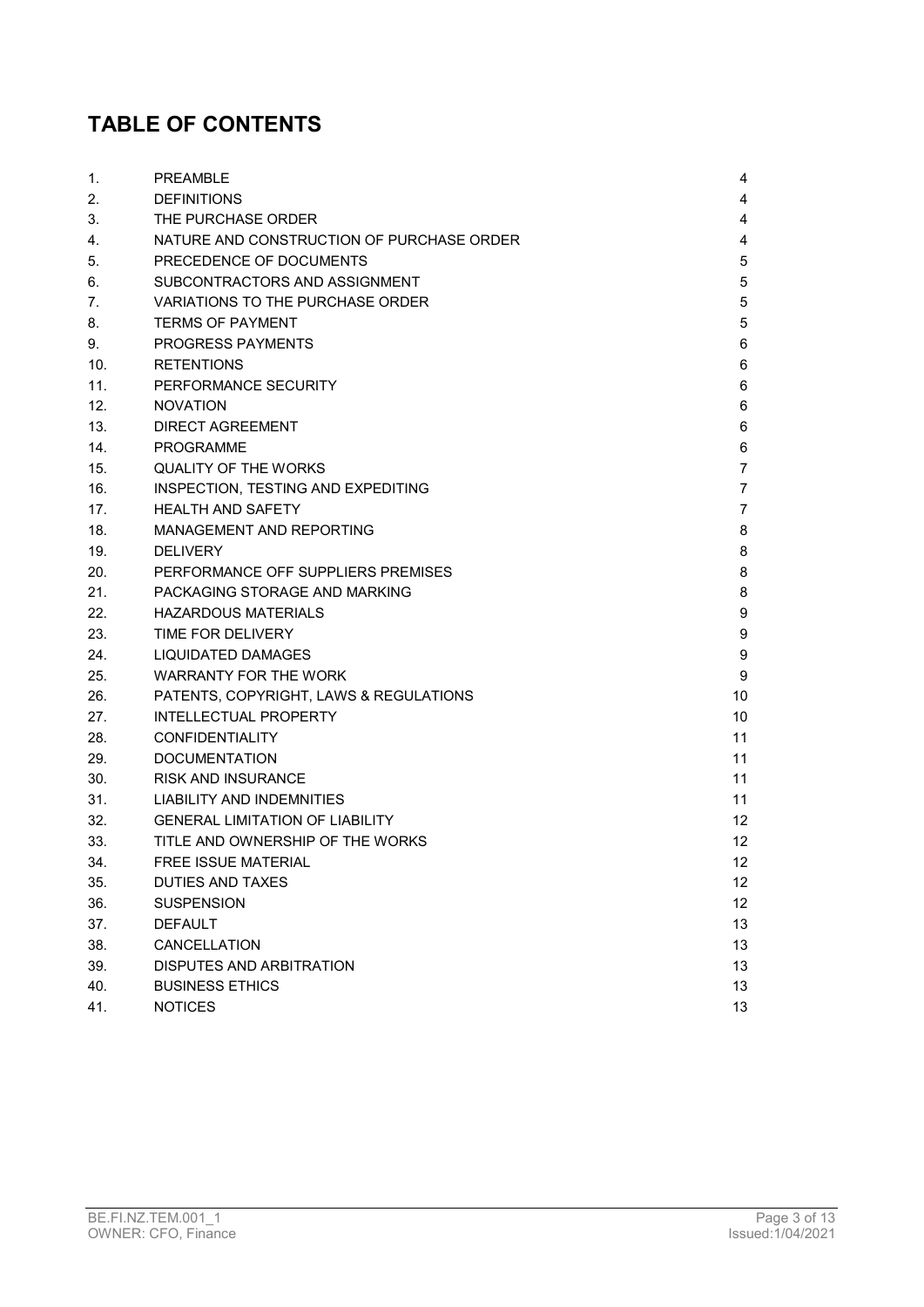#### 1. PREAMBLE

- 1.1. Brightwater Engineering Ltd hereinafter referred to as "Purchaser" wishes to purchase specified "Goods" and/or "Services" as defined in the "Purchase Order". Failure to adhere to the requirements of the Purchase Order will constitute a breach of contract.
- 1.2. Brightwater Engineering Ltd may have entered into a contract with a specific client hereinafter referred to as "Client" for completion of certain works. Where this applies the Purchaser wishes to subcontract the supply of the specified Goods and Services and the Purchase Order will incorporate terms and conditions of the Head Contract between the Client and Purchaser.

#### 2. DEFINITIONS

The following definitions shall be used for the purpose of interpreting the Purchase Order. However, the headers and sub-headers are to be read as general, and not exhaustive, descriptions only:

#### "Authorisation"

Means an instruction from the Purchaser which could constitute the formation of a contract for which the Purchase Order defines the terms and conditions.

#### "Client"

Means the Purchaser's client.

#### "Commencement Date"

Means the date of the Purchase Order or the date of Authorisation to proceed with the Works, whichever is the earlier.

#### "Day"

Means calendar day.

#### "Delivery Point"

Means the delivery point for the Goods as defined in the Purchase Order delivery terms.

#### "Documentation"

Means drawings, specifications, data sheets, codes, designs, calculations, material and test certificates, QA records, installation and commissioning instructions, O&M manuals, parts lists and any other documents as defined in the Supplier Data Requirements List or elsewhere in the Purchase Order.

#### "Goods"

Shall mean materials, equipment and all things to be provided by Supplier in order to fulfill the requirements of the Purchase Order.

#### "Head Contract"

Means the Contract Agreement between the Purchaser and the Client.

#### "Intellectual Property Rights" or "IP"

Means all present and future rights conferred by statute, common law or equity in or in relation to copyright, trademarks, designs, patents, inventions and confidential information, and other results of intellectual activity in any field whether or not registrable, registered or patentable. These rights include rights in applications to register these rights and all renewals and extensions of these rights.

#### "Month"

Means calendar month.

#### "Project IP"

Means all Intellectual Property Rights created, discovered or coming into existence as a result of, for the purpose of or in connection with the supply of the **Works** 

#### "Purchase Order"

 Means the Purchase Order and all documents incorporated therein including but not limited to these General Conditions of Purchase.

#### "Purchaser"

Means Brightwater Engineering Limited, a company incorporated and existing under the laws of New Zealand and having its registered office c/o Dentons Kensington Swan, 89 The Terrace, Wellington 6011, New Zealand.

#### "SDRL"

Means Supplier Data Requirements List.

#### "Services"

Means the services specified in the Purchase Order (including any part of the specified services and the results of the specified services).

#### "Subcontractor"

 Means any person or firm, other than the Supplier, named in the Purchase Order for any part of the Work, or any person or firm to whom any of the Purchase Order has been sub-let.

#### "Supplier"

 Means the person or organisation on which the Purchase Order is placed.

#### "Supplier Critical Data"

 Means the critical Documentation required to be submitted to Purchaser by Supplier as defined within the Purchase Order.

#### "Work" or "Works"

 Means all Goods or Services to be provided and work to be done by the Supplier under the Purchase Order.

#### 3. THE PURCHASE ORDER

- 3.1. The Purchase Order constitutes the entire agreement between the Purchaser and the Supplier and supersedes all previous communications between the parties oral or written.
- 3.2. The Supplier shall be deemed to have carefully examined these General Conditions of Purchase and<br>the specifications, schedules, drawings and the specifications, schedules, drawings Documentation listed on the Purchase Order. If the Supplier has any doubt as to the meaning of any portion of the Purchase Order, the Supplier shall before accepting the Purchase Order set forth the particulars thereof and submit them to the Purchaser in writing in order that such doubt is removed. The Supplier shall be deemed to have satisfied itself as to all the conditions and circumstances affecting the Purchase Order price and to have fixed its prices according to its own view of these. No additional allowance except as otherwise herein expressly provided will afterwards be made to the Purchase Order price.
- 3.3. The Supplier warrants that it shall meet all the requirements of the Purchaser as set out in the Purchase Order. Any work, rework or additional work required to be performed by the Supplier in order to satisfy the said requirements shall not entitle the Supplier to any additional payments or any extensions of time.
- 3.4. The performance of any part of this Purchase Order will be deemed to be acceptance of the conditions stated herein, regardless of any inconsistency in the Supplier's correspondence.

#### 4. NATURE AND CONSTRUCTION OF PURCHASE ORDER

4.1. The Purchase Order is a lump sum order and the Supplier shall supply the Goods or Services in accordance with the requirements of the Purchase Order and warrants that the Goods shall be manufactured in accordance with the Purchase Order specifications without adjustment to the Purchase Order price.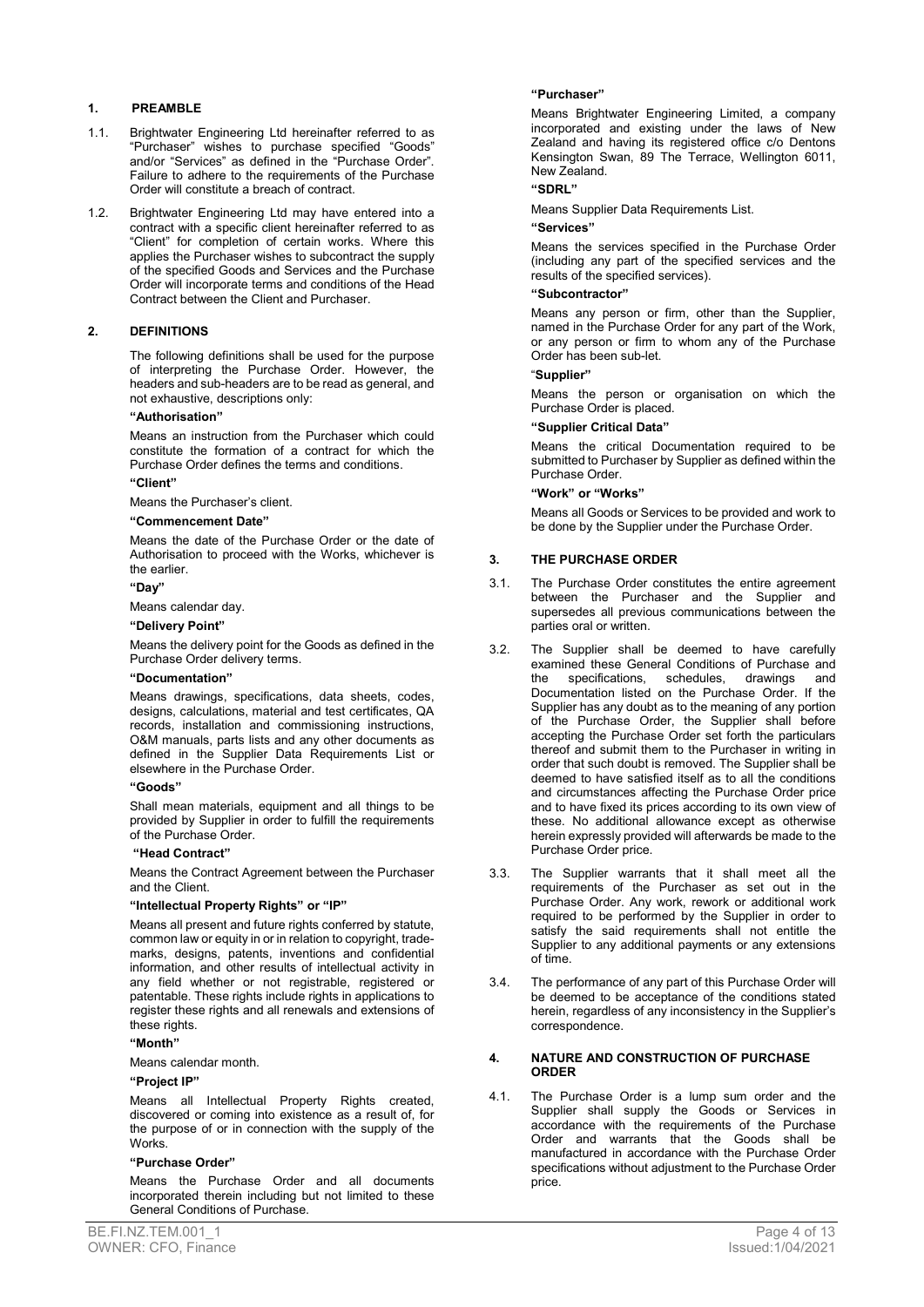The price is fixed and firm and is therefore not subject to alteration due to any rise in costs which may be payable by the Supplier.

- 4.2. The Purchase Order shall be governed by and construed with reference to the laws in force in New Zealand.
- 4.3. Communications between the Purchaser and the Supplier, and documents to be provided under the Purchase Order shall be in the English language.

#### 5. PRECEDENCE OF DOCUMENTS

- 5.1. The following order of precedence between the documents comprising the Purchase Order shall apply:
	-
	- a) Purchase Order standard form.<br>b) Purchase Order Special Condit b) Purchase Order Special Conditions of Purchase.
	- c) General Conditions of Purchase.
	- d) Technical Specification.
	- e) Technical Standards.
	- f) Purchaser's Drawings.
	- g) Suppliers Drawings.
	- h) Conditions of Tendering/Request for Quotation.

 Each item above shall prevail over any item appearing lower in the list where any conflict or ambiguity between them arises.

#### 6. SUBCONTRACTORS AND ASSIGNMENT

- 6.1. The Supplier shall not without the Purchaser's prior written approval (which shall not be unreasonably withheld), subcontract or allow a Subcontractor to subcontract any portion of the Work or allow a Subcontractor to assign a subcontract or any payment or any other right, benefit or interest there under.
- 6.2. Consent by the Purchaser to the making of any subcontract by the Supplier shall not relieve the Supplier from full and entire responsibility for the Purchase Order. The Supplier shall be liable to the Purchaser for the acts, defaults or omissions of Subcontractors and employees and agents of Subcontractors as if they were those of the Supplier.
- 6.3. If so, required by the Purchaser the Supplier shall within 7 days of request:
	- a) make available to the Purchaser an un-priced copy of any instruction issued to the Subcontractor in relation to the Work; or
	- b) provide evidence that funds paid by the Purchaser for Goods or Services have been paid to Subcontractors.

#### 7. VARIATIONS TO THE PURCHASE ORDER

- 7.1. The Supplier shall not vary the Work except as directed in writing. The Purchaser may direct the Supplier to carry out any one or more of the following:
	- a) Increase or decrease the quantities of the Goods or Services or any part of the Goods or Services.
	- b) Omit any part of the Goods or Services.
	- c) Change the character, quality or performance requirements of the Goods or Services.
	- d) Change the dimensions of the Goods or any part of the Goods or Services.
- 7.2. The Supplier shall as soon as practicable after receiving a written notice proposing a variation, notify the Purchaser whether the proposed variation can be effected, together with, if it can be effected, the Supplier's estimate of the:
	- a) Effect on the manufacturing programme (including the time for delivery), and
	- b) Cost (including all time-related costs, if any) of the proposed variation.

 The Purchaser may direct the Supplier to give a detailed quotation for the proposed variation supported by evidence of cost.

- 7.3. Difference in cost agreed to by the Purchaser, if any, occasioned by variations shall be added to or deducted from the Purchase Order price as the case may require.
- 7.4. The programme of works and time for delivery shall be adjusted by the effects of the variation agreed to by the Purchaser, if any.
- 7.5. The Purchaser shall not become liable for payment of any claims in respect of any variation unless the variation has been directed by or agreed to in writing by the Purchaser.

#### 8. TERMS OF PAYMENT

8.1. In consideration of the Supplier complying with these General Conditions of the Purchase Order and supplying the Goods in accordance with the Purchase Order, the Purchaser shall pay the Supplier in accordance with the following subject at all times to any conditions of the Purchase Order:

#### a) Format of Tax Invoice

An invoice for Works conducted by the Supplier will only be received by the Purchaser if it includes the following:

- i. The words "Tax Invoice" in a prominent place,<br>ii. The name and address of the Supplier.
- ii. The name and address of the Supplier,<br>iii. The Purchase Order number,
- The Purchase Order number,
- iv. A description of the Goods and/or Services supplied,
- 
- v. The total amount payable,<br>vi. Where required, the Supr Where required, the Supplier's GST number, and a statement that GST is included,
- vii. The name and invoicing address of the Purchaser, and
- viii. The date the tax invoice was issued.
- b) Payment

Payment will be made by the 30th of the month following the month in which a correctly submitted tax invoice is received complying with the requirements of the Purchase Order.

#### c) Currency

Purchaser shall make payments to the Supplier in the currency of the items detailed in the Purchase Order. Payment will be made via telegraphic transfer directly into the Suppliers nominated bank account.

#### d) Reclaim

Purchaser shall have the right to reclaim from Supplier any payments made as a result of errors, omissions or inconsistencies in invoices for a period of two (2) years from the date of such .<br>payments.

e) Set-Off

Purchaser shall have the right to deduct or set off against any sums that would otherwise be due to the Supplier, any sums due and payable by Supplier to Purchaser whether in respect of the Purchase Order or otherwise. This includes but is not limited to amounts in respect of any claims for claims on another purchase order, damages, breach of contract by the Supplier, liquidated damages, rectification works and/or reclaims as described in clause 8.1d.

f) Disputed invoices

Purchaser shall not be required to make partial payments against any tax invoice in dispute. If Supplier requires payment against any disputed portion of such invoice then it shall issue a credit note against the full amount of the invoice and submit a separate invoice for the undisputed portion only.

g) Invoice Addressee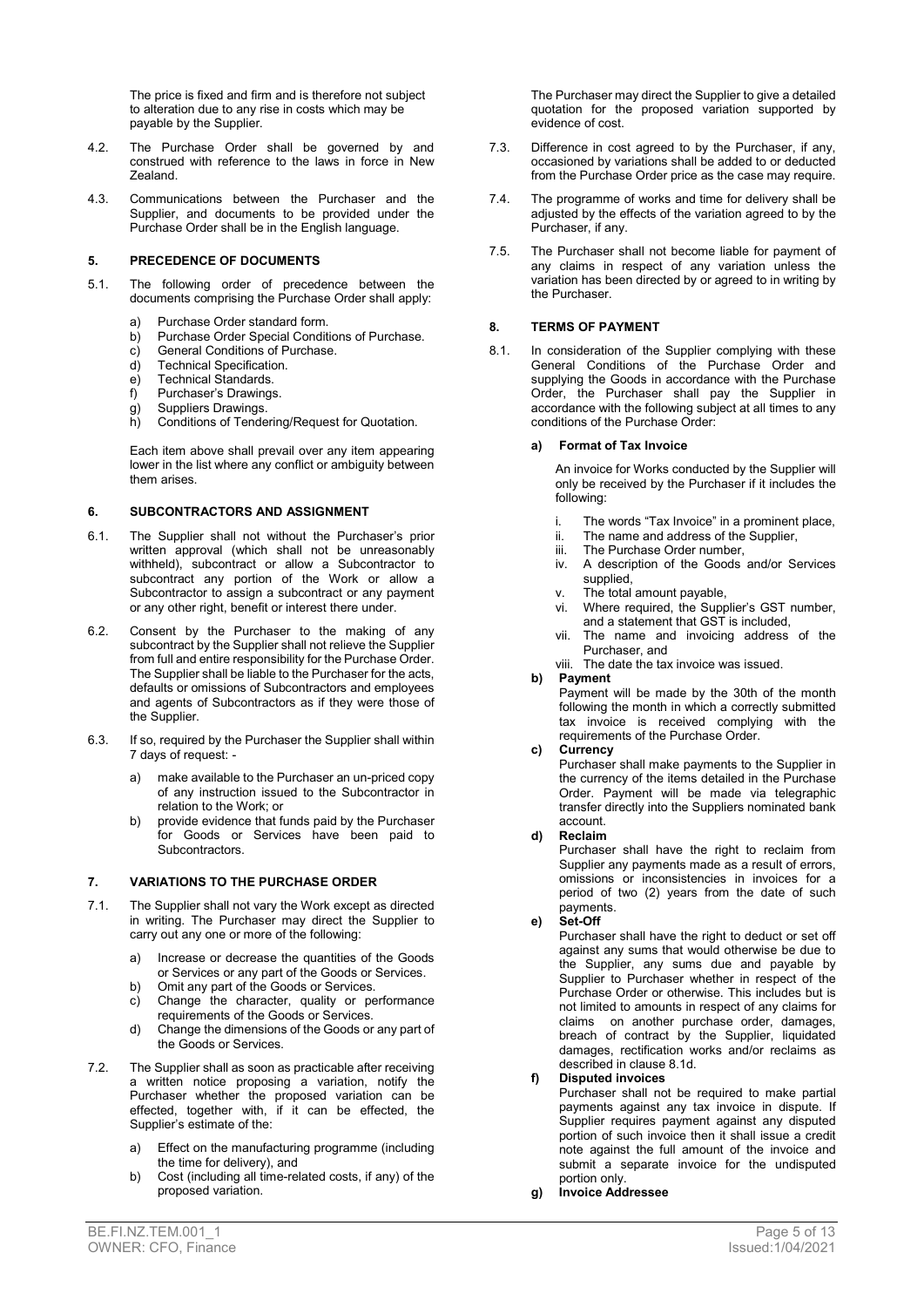Tax invoices shall be fully supported by all appropriate documentation and sent for the attention of "Accounts Payable", Brightwater Engineering Limited, 7 Spencer Place, PO Box 43 Brightwater Nelson, New Zealand.

#### 9. PROGRESS PAYMENTS

- 9.1. Where interim Progress Payments have not been specifically agreed in writing, no invoice will be recognized under clause 8.1a of these Purchase Order General Conditions until all obligations assigned to the Supplier in the Purchase Order are accepted as completed by the Purchaser.
- 9.2. Where Progress Payments are agreed and specified in the purchase order the following are applicable:
	- a) The Deposit (as specified in Clause 9.3) can be invoiced upon receipt by Purchaser of Supplier Critical Data, based on the Purchaser having already received all of the following;<br>i. The Suppliers signed accep
		- The Suppliers signed acceptance of the Purchase Order.
		- ii. A performance security acceptable to it, issued in NZD to the value of 10% of the Purchase Order price
		- Proof of insurance in accordance with section 30 of these of Purchase Order General **Conditions**
	- b) Progress Payments to the value specified in Clause 9.3,
	- c) Final Payment to the value specified in Clause 9.3 upon receipt and final approval of all documentation.
- 9.3. Proportions as defined above to be as follows:
	- Deposit 10% of the purchase price
	- b) Progress Payment(s) up to 80% of the purchase price for each deliverable upon delivery (of Goods to the Delivery Point, or service deliverables to the purchaser).
	- c) Final Payment  $-10\%$  of the purchase price

In the event that a progress payment schedule is agreed prior to placement of the Purchase Order which would result in payment for Goods prior to delivery of the Goods to the Delivery Point, then a completed Off Site Materials Indemnity Form (refer to Appendix A) in favor of the Purchaser will be required against appropriate progress payments.

#### 10. RETENTIONS

- 10.1. Where retentions are specified in the Purchase Order, the percentage to be retained from each Progress Payment for retentions is 10% and the defects liability retention held for the duration of the defects period is 50% of total retentions
- 10.2. Where the Purchaser has entered into an agreement as described in clause 1.2, the minimum retention fund to be held by the Purchaser out of progress payments due to the Purchasers obligations shall be:
	- a) 10% of the Subcontract value, and
	- b) Upon completion of the Head Contract fifty percent (50%) of the retention fund as a defects retention, applying the same defects liability period as under the Head Contract.

#### 11. PERFORMANCE SECURITY

- 11.1. Where a Performance Security is specified on the purchaser order or special conditions the following are applicable:
	- a) Within seven (7) days from date of Purchase Order, Supplier is required to provide performance security as defined in Subclause 11.1b in order to

guarantee the fulfilment by the Supplier of all its obligations under the terms of the Purchase Order.

- b) The performance security will be an unconditional first demand Bank Guarantee to the value of 10% of the total purchase price.
- c) The Bank Guarantee is returnable upon completion of the defects liability period.
- d) Bank guarantees shall be in a format acceptable to Purchaser and issued by a bank acceptable to Purchaser (refer to Appendix B for pro-forma). All costs associated with establishing and maintaining all guarantees shall be borne by the Supplier.

#### 12. NOVATION

- 12.1. Where a Head Contract exists the following will apply:
	- a) If required to do so by the Client and without consent of the Supplier, the Purchaser may transfer its rights under this Purchase Order to another party by novating the Purchase Order and substituting another party in its place. The Purchaser must do all things and execute all documents necessary to give effect of the novation.
	- b) If the Head Contract is cancelled, terminated or rescinded or the Purchaser's employment under the Head Contract is terminated for whatever reason whatsoever then, upon receipt by the Supplier of the written notice from the Purchaser notifying the Supplier of the said cancellation, termination or rescission and requiring the Supplier to execute a deed of novation, the Supplier must promptly execute a deed of novation in the form required by the Client novating this purchase order in favour of the Client or another party nominated by the Client.
	- c) For the purposes of affecting such novation only, the Supplier irrevocably appoints the Client to be the Supplier's attorney with the authority to execute such documents as are necessary to give effect to the novation and to bind the Supplier accordingly.

#### 13. DIRECT AGREEMENT

- 13.1. Where the Purchaser has entered into an agreement with the Client as described in clause 1.2, a condition of this Purchase Order will be that the Supplier will enter into a Direct Agreement with both the Purchaser and the Client which provides the Client with limited step-in rights in respect of the Purchase Order.
- 13.2. A copy of this Direct Agreement is available upon request.
- 13.3. The acceptance of this Direct Agreement is a condition of your company being awarded the Purchase order for the Goods or Services.

#### 14. PROGRAMME

- 14.1. The Supplier shall provide to Purchaser, a delivery schedule/ manufacturing programme within the timeframe stipulated on the SDRL. This shall be in a form of a Microsoft Project schedule, unless otherwise specified on the Purchase Order, and Supplier and will incorporate the following criteria:
	- Work to be performed under the Purchase Order will be broken down into sufficient activities to enable accurate assessment of progress and the effects of any delays.
	- b) Critical paths will be clearly defined.
	- c) Relationship between activities will be sufficient in number to clearly indicate the intended sequence of work and will show all dependencies dictated by constructability and the availability of labour or equipment resources.
	- d) Procurement activities for bought out items will be shown, including preparation, submission and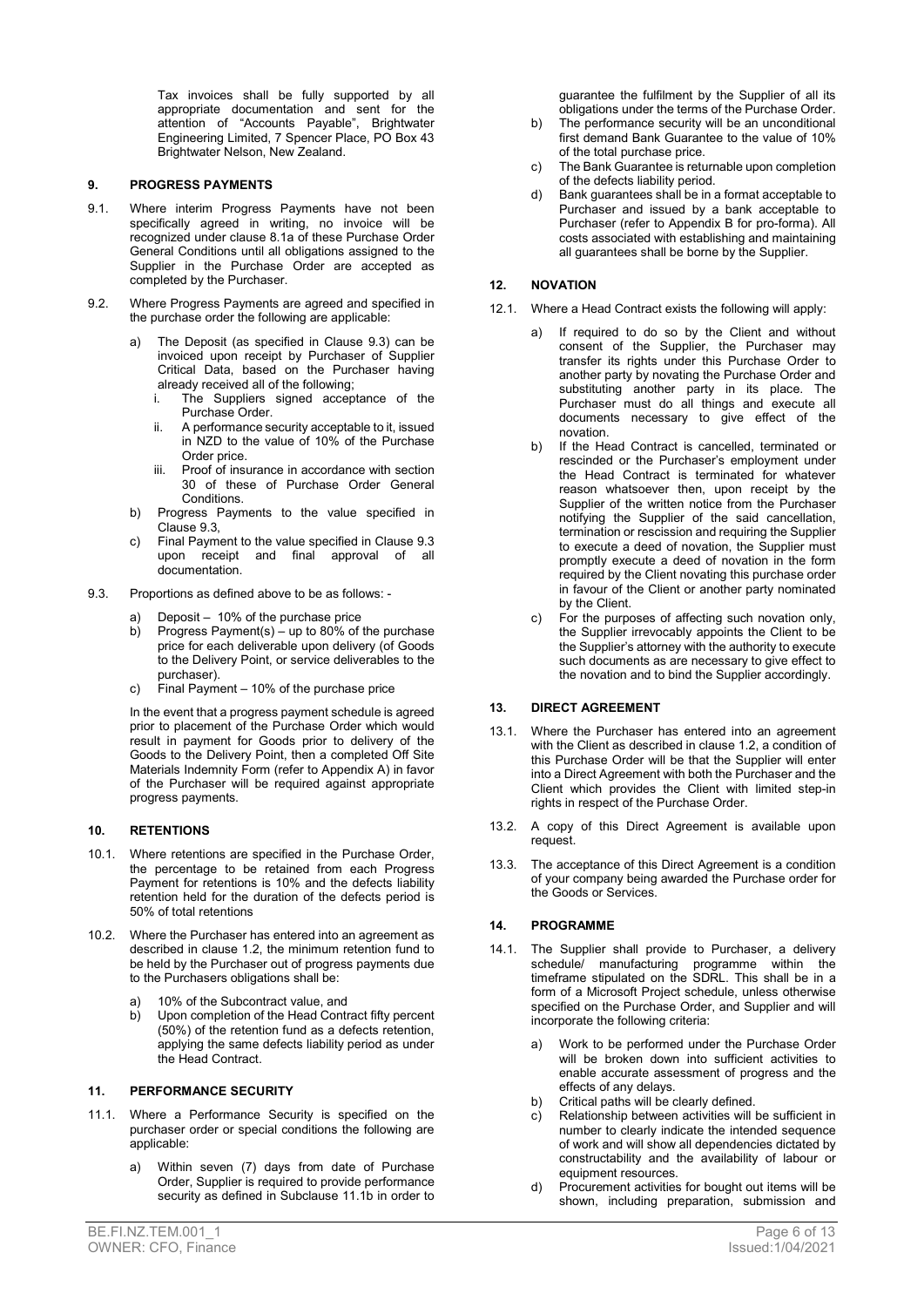approval of shop drawings and order, manufacture and delivery periods for Goods.

- e) Key dates for inspection and testing activities including factory acceptance testing, must be clearly indicated.
- f) As a minimum, early start and early finish dates for all activities shall be indicated.
- g) Earliest access dates for training and commissioning activities will be indicated.
- h) The programme will be in sufficient detail to allow Purchaser to integrate the work of others, including the Purchaser.
- i) The programme will clearly demonstrate the Supplier's ability to achieve the agreed Purchase Order delivery dates.

#### 15. QUALITY OF THE WORKS

- 15.1. Conditions as to the quality and description for the supply of Goods are as follows:
	- a) The Goods must match the description (including performance criteria) in the purchase order. The Goods must correspond with any sample provided by the supplier in addition to matching the description.
	- b) The Goods must comply with any relevant industry standard or those of the Standards Association of New Zealand.
	- c) The Goods must be fit for the purpose for which Goods of the same kind are commonly supplied,
	- d) The Goods must be new and of merchantable quality unless otherwise stated in the purchase order.
	- e) The Goods must be clearly marked with the identification marks specified in the purchase order. These identification marks must also be shown on drawings and on dispatch and shop lists.
	- f) The Goods must meet the safety performance requirements of the intended purpose.
	- g) Where computer software or hardware is supplied in connection with the Goods they must operate properly and in accordance with any specifications set out in the Purchase Order.
- 15.2. Conditions as to quality and description for the supply of Services are as follows:
	- a) The Services must match the description of the Services in the purchase order.
	- b) The Services must correspond in nature and quality with any sample Services demonstrated by the Supplier.
	- c) If the Supplier showed the Purchaser a result to be achieved by the Services before fulfilling the Purchase Order, the Services must correspond in quality with that result.
	- d) The Services must be performed with due care and skill by appropriately qualified and trained personnel.
	- e) The Services must be fit for the purposes for which those types of services are commonly bought and for any other purposes for which the Supplier is informed.
	- f) Where there is a procedure for obtaining accreditation in relation to the provision of a service of the same nature as the Services then the Services must be provided to the standard required by the relevant accreditation body and the Supplier must be accredited by the accreditation body at the time that the Services are provided.
- 15.3. Where specified the Supplier shall establish and maintain for the purposes of monitoring the Work, a quality system in accordance with AS/NZS ISO9001: 2000 "Quality Management Systems" or equivalent.

The Supplier shall, in administering such Quality System:

- a) Plan, establish and maintain the quality system in a manner acceptable to Purchaser, and
- b) Ensure that the Purchaser or its nominated agents has access to the quality system of all nominated Subcontractors so as to enable monitoring and quality auditing.
- 15.4. If the Supplier executes any defective Work or supplies any equipment or materials whether fixed or not which does not conform with clause 15.1 or 15.2, notwithstanding that the Purchaser may previously have inspected or approved such equipment or materials or some portion thereof and notwithstanding that a progress payment may have been made in respect thereof, the Purchaser may give to the Supplier notice in writing setting forth the defect or deficiency and the Supplier shall at its own expense without undue delay alter or remove and reconstruct the Work or supply the materials in conformity with the Purchase Order. If the same is not carried out by the Supplier within the time stipulated by the Purchaser in its notice to the Supplier then the Purchaser shall be at liberty to employ other persons to effect the same and all expenses loss or damage as in the opinion of the Purchaser, that may have been occasioned thereby shall be borne by the Supplier and the amount thereof paid by the Supplier or deducted by the Purchaser from any money that may be or become due to the Supplier.
- 15.5. For the purpose of inspecting any portion of the Goods already assembled, otherwise than for the purposes of any tests as required by the Specification, the Purchaser may at any time direct the Supplier by notice in writing to dismantle any portion of the Goods. If it is found upon inspection that the Goods so dismantled are in accordance with the Purchase Order the whole of the expenses incurred in dismantling and re-assembly shall be borne by the Purchaser. If the Goods so dismantled are not in accordance with the Purchase Order the whole of the expenses incurred in dismantling and reassembly shall be borne by the Supplier.

#### 16. INSPECTION, TESTING AND EXPEDITING

- 16.1. The Purchaser or the Client or their nominated agents shall have the right to inspect, expedite and to test any part of the Works at any time. Inspection and testing requirements are as detailed in the Purchase Order. The Supplier shall carry out the tests and any such additional tests at the installation site, or elsewhere, as in the opinion of the Purchaser are necessary to determine that all parts of the Works comply with the Purchase Order. All test certificates shall be retained and supplied to the Purchaser for its records.
- 16.2. If the Goods or Services fail any tests then the Supplier shall with all speed and at its own expense make good the defects.
- 16.3. The Works furnished under the Purchase Order shall be subject to expediting by the Purchaser or the Client or their nominated agents, all of whom shall be allowed reasonable access to the Suppliers works and those of its Subcontractors for expediting purposes.

Failure by the Purchaser to expedite under the Purchase Order will not absolve Supplier from its responsibility for progressing the Works in accordance with the Purchase Order.

16.4. The Works shall not be deemed accepted until issue of a final inspection release certificate by the Purchaser or its nominated agents.

#### 17 HEALTH AND SAFFTY

17.1. The Supplier shall exercise due care, skill and diligence and take all necessary measures and precautions to ensure that in the execution of the Work, safe working practices are observed and that the health and safety of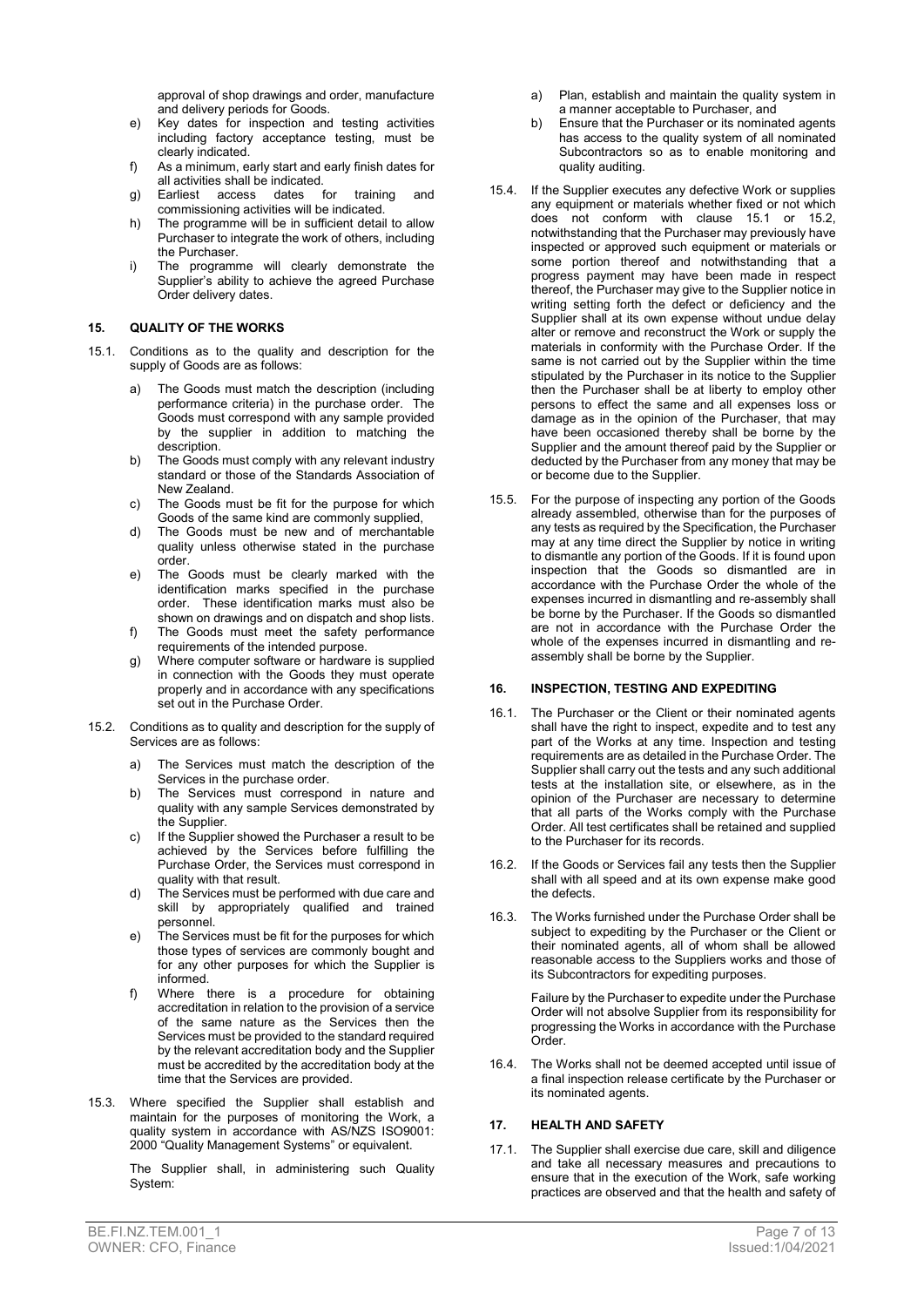the Supplier's, Purchaser's or other third party personnel is not endangered.

- 17.2. The Supplier must cease or not proceed with any work that places the health or safety of any person at risk. The Purchaser or its nominated agents may also direct the Supplier to cease or not proceed with any such work and Supplier shall modify it's method of work if necessary in order to satisfy the health and safety requirements of the Purchase Order.
- 17.3. The Supplier will be responsible for observing all applicable laws and regulations relating to Health and Safety throughout the execution of the Work.
- 17.4. The Supplier is to familiarize themselves with any Health and Safety requirements outlined in the Purchase Order or Special Conditions and ensure that their employees and subcontractors comply fully with these requirements.

#### 18. MANAGEMENT AND REPORTING

- 18.1. The Supplier shall identify a management representative to represent it in all matters pertaining to the Work. The management representative shall have the authority to make commitment on behalf of the Supplier and shall attend all progress meetings. The management representative will be the single point for all communications with the Purchaser.
- 18.2. Where requested to do so and at no additional cost to the Purchaser, the Supplier is to provide a Progress Report at two (2) weekly intervals throughout the life of the Purchase Order. The report shall contain as a minimum but not be limited to, a narrative summary of the current position of the Work with regards to engineering design, procurement, manufacturing, assembly, testing, painting packing and delivery. Status of all documentation as detailed within the agreed SDRL together with a copy of the current programme. The Progress Report shall be provided via fax or email to the Purchaser's representative.
- 18.3. In order to establish and maintain effective control and co-ordination of all aspects of the Purchase Order, the Purchaser may require a series of co-ordination meetings with the Supplier, at no additional cost to the Purchaser, and any other person whom the Purchaser or the Client wishes to attend.

#### 19. DELIVERY

- 19.1. Delivery shall be made to the place (Delivery Point) in the manner and by the date(s) specified in the Purchase Order or Special Conditions, or as may hereafter be subsequently agreed in writing.
- 19.2. Delivery of Goods shall be interpreted in accordance with Incoterms 2010 as amended from time to time thereafter. Unless otherwise specified in the Purchase Order the Delivery terms will be Delivered Duty Paid (DDP).
- 19.3. For deliveries originating in New Zealand, Supplier shall provide to Purchaser in writing, not less than five (5) working days notice of intended shipping dates and details of items being shipped. For deliveries originating from outside of New Zealand, the notice period shall be not less than fifteen (15) working days. Such notice shall include but not be limited to (where appropriate or required), the weight and dimensions of each package being shipped.
- 19.4. The Supplier agrees that the Purchase Order takes precedence over any delivery documentation; and that acknowledgement of delivery of any item on the Purchase Order is not to be taken as acceptance of either the quantity or quality of the items indicated on the delivery documentation. All Goods shall be subject to Purchaser's inspection within a reasonable time after delivery of the Goods, irrespective of the date of

payment. The Purchaser shall promptly notify the Supplier of any known defects and/or delivery discrepancies.

#### 20. PERFORMANCE OFF SUPPLIERS PREMISES

- 20.1. In performing the Works at premises belonging to either the Client, the Purchaser, or third party premises as included in the Purchase Order, the supplier must:
	- a) Use all best efforts not to interfere with any activities of any person,
	- b) Be aware of, comply with, and ensure that supplier personnel, subcontractors, agents etc comply with;
		- All applicable laws regulations and industrial awards and agreements, including all applicable safety, health and environment laws and regulations, and
		- ii. All safety, health and environment guidelines, rules and procedures applicable or as specified in the Order, and
		- iii. All directions and orders given by Purchaser representatives, and
	- c) Ensure that the premises are left secure, clean, orderly and fit for immediate use.

#### 21. PACKAGING STORAGE AND MARKING

- 21.1. The Supplier shall package all Goods in such a manner as to ensure protection against damage and deterioration during shipment and storage which includes local transportation, air and ocean freight, and storage at the receiving site. Any Goods found to be damaged on delivery will not be accepted until such damage is rectified.
- 21.2. All cases, containers and packages from overseas are liable to be opened for examination by the Customs Authority and the Ministry of Primary Industries (MPI), and all such opening and subsequent re-packing shall be at the expense of the Supplier. The Supplier shall retain responsibility for proper repacking, storage and the prevention of items being mislaid prior to delivery to Site.
- 21.3. The Supplier shall have prepared for each consignment a numbered packaging specification which shall contain a full statement of the packages consigned with detailed particulars of the package dimensions, weights and contents identification of each package. Each package, including any delivered by a Subcontractor shall be consigned to the Purchaser and be clearly marked with:
	- a) The Suppliers name,
	- b) The packaging specification number,
	- c) Contents identification,
	- d) Its shipping or transport weight and dimensions,
	- e) The Purchase Order number, and
	- The project name and project number.

 A copy of invoice, packing list, Purchaser's inspection release certificate and any applicable material certificates must always be packed with the Goods. Material certificates shall be originals or certified copies. If the Goods are shipped unpacked, this documentation should be attached to the Goods in a sealed water proof envelope. Cases, packages, bundles, loose pieces are to be marked as instructed and show Purchase Order number and gross / net weights. All random materials shall be tagged for identification.

- 21.4. Unless otherwise stated in the technical specifications or elsewhere on the Purchase Order, the Supplier shall provide the following minimum protection for all Goods before shipment:
	- All openings in the Goods furnished by the Supplier shall be securely plugged, capped or otherwise blanked off, sealed with tape and suitably protected against damage and entry of foreign materials and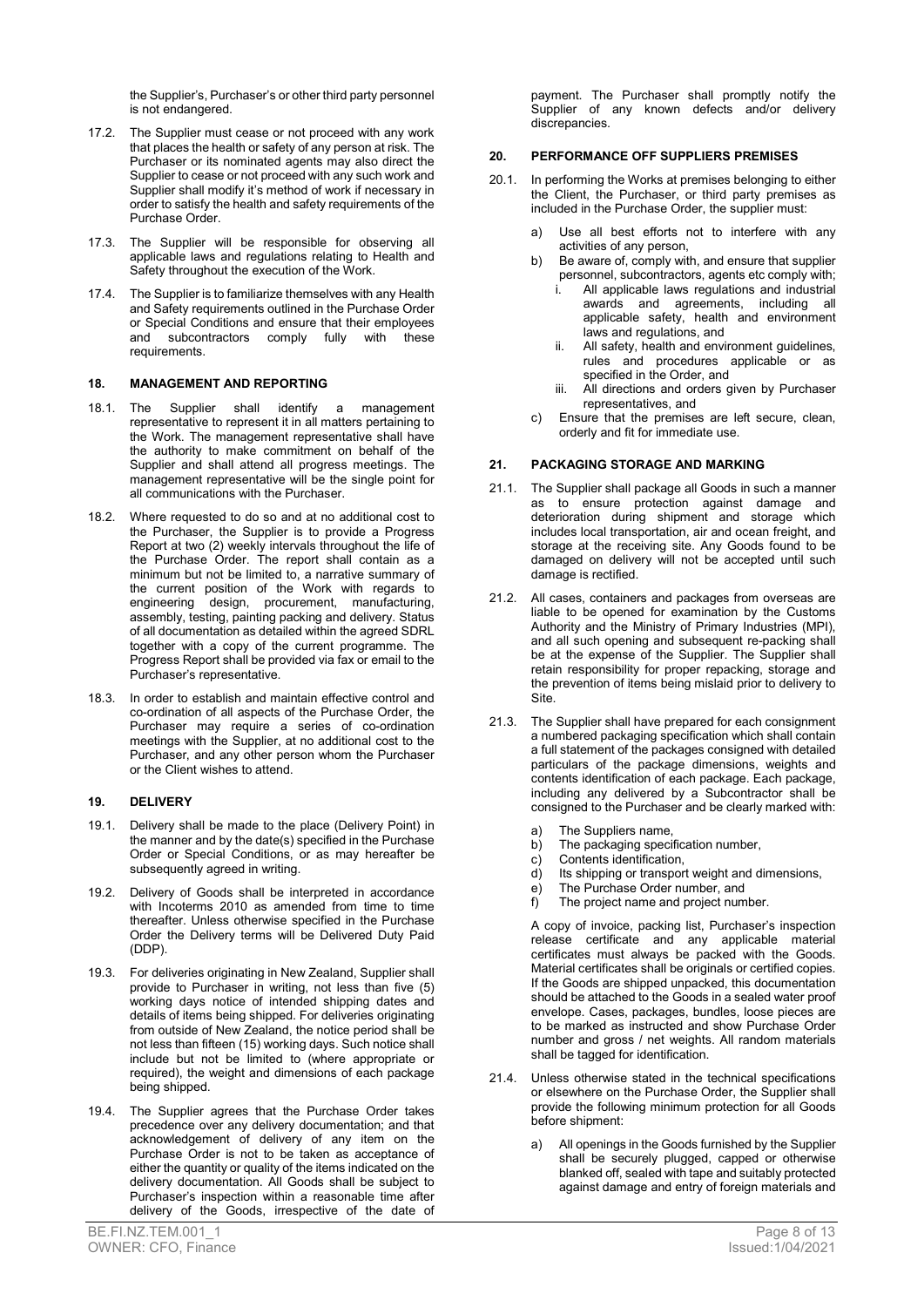moisture. For shop fabricated Goods this shall be done as soon as possible after shop cleaning.

- b) Ends on all valves, fittings, pipes, nozzles etc. shall be capped and sealed with suitable, firmly attached protectors. Butt weld ends and ferrous materials shall be coated with anti corrosion paint prior to capping, back to a ring 50 mm from the end.
- c) Protectors for bevelled ends designed for backing ring or consumable insert shall have a plywood or hard board liner disc held securely against the bevelled end. Protectors shall not be welded to weld end.
- d) All flange facings, bolt holes and other machined surfaces of ferrous materials (except butt weld end preparation) shall be coated with a suitable removable anti-rust compound.
- e) All flanged connections and loose flanges shall be provided with suitable full face flange protectors bolted in place and sealed.
- f) All machined surfaces shall be protected with wooden blocks or similar means and reinforced externally with metal bands or plates.
- g) All protectors for openings and all braces, brackets, spacers, ties, bindings and other shipping, packaging and packing materials and appurtenances used for protection in shipping, storing and handling of non-ferrous piping and materials shall be of such design, type and/or arrangements as to prohibit contact between ferrous and non ferrous metals.
- h) Each section of pipe for lube oil systems and other systems, if specified in the Specification, shall be coated properly and sealed.
- i) All bearing surfaces shall be properly protected. Anti-friction bearings shall be pre-loaded to prevent brinelling.
- j) Each component of equipment/plant to be shipped in sections shall be reinforced to minimize distortion during shipping and handling. Disconnected piping and wiring shall be properly supported and braced for shipment.
- k) All moving parts requiring lubrication shall be greased in at the Suppliers works before packing.
- 21.5. Electronic or electrical Goods must be suitably protected in air tight or anti static enclosures as applicable. Sufficient desiccant as recommended by the manufacturer should be used.
- 21.6. Items shipped in bundles should be adequately secured and not exceed 2 tonnes. Small loose objects shipped with main equipment should be adequately identified and tagged with Purchase Order and item number.
- 21.7. Equipment should clearly show lifting points.
- 21.8. Spare parts shall be packed to a standard that will ensure preservation for a minimum of two years indoor storage. Each item is to be metal tagged with description. This will include Purchase Order number, item number, tag number (where applicable, and as<br>specified within the Purchase Order) and within the Purchase Order) and manufacturer's part number.
- 21.9. Packaging for fragile articles must be clearly identified as such.
- 21.10. Items which may be hazardous to health must be accompanied by the relevant Material Safety Data Sheet (MSDS).
- 21.11. All wooden packaging must comply with ISPM15.
- 21.12. The Supplier shall comply with the New Zealand Produce Import and Export Regulations 1766/122 for all wood products including packing materials supplies. The following extract from the Regulations defines the requirements:

"No person shall import into New Zealand any wooden or plywood packing case, crate, wooden container,

cargo pallet or packing block unless it is completely free from bark and visible signs of infection".

Note: The importation of packing materials with bark attached is absolutely prohibited. If wood packing materials are found to be infested by insects or fungi upon being inspected when landed in New Zealand, the cost of any treatment ordered, including destruction of the cases and repacking and cost incidental thereto will be charged to the Supplier. All crates and box skids shall be of marine grade plywood or a good grade hardwood.

#### 22. HAZARDOUS MATERIALS

22.1. When materials considered hazardous to health are supplied, the Supplier must provide Purchaser with details of the formal assessment as required by any current legislation associated to supply and the procedure to be adopted to control exposure.

> The applicable Materials Safety Data Sheet (MSDS) shall be forwarded to Purchaser for review prior to shipment of the Goods and a copy of the Data Sheet shall accompany the Goods in transit.

#### 23. TIME FOR DELIVERY

- 23.1. The Supplier will proceed with the Work under the Purchase Order with due expedition and without delay, and the Supplier shall take all reasonable steps to prevent and minimize delay.
- 23.2. If it ever appears that the time for delivery of the Goods will not be met, the Supplier must immediately notify Purchaser in writing of any actual or anticipated delays. Such notices shall contain details of cause, estimated period of delay and corrective action being taken. The Purchaser may (without prejudice to any other rights) terminate all or any part of the Purchase Order in accordance with section 37 of these Purchase Order Conditions.
- 23.3. The Purchaser may at any time for any reason it deems sufficient, extend the time for delivery of the Goods and notify the Supplier of that extension. The Purchaser will not be liable to pay the Supplier any costs, expenses, losses or damages in respect of an extension, acceleration, disruption or delay.

#### 24. LIQUIDATED DAMAGES

24.1. Supplier hereby acknowledges that compliance with the delivery date(s) defined within the Purchase Order or Special Conditions is an essential condition of the Purchase Order. Should Supplier fail to comply, for all the Work or part thereof, within the time(s) specified in the Purchase Order or such extended time(s) as may be allowed in accordance with the Purchase Order, then without prejudice to any other remedy, the Purchaser shall be entitled to recover from the Supplier by way of compensation, or Set-Off, or reimbursement, or damages for such failure liquidated in the sum (where applicable), or percentage of the Purchase Order price specified in the Purchase Order or Special Conditions at Purchaser's sole option. The terms of this Article shall be without prejudice to any other rights of Purchaser under the Purchase Order or at law.

> Time is of the essence for the performance of section 23.

#### 25. WARRANTY FOR THE WORK

- 25.1. The Supplier warrants to the Purchaser that:
	- a) The Goods or Services will be completed to the standard of a competent Supplier, experienced in the design, supply and commissioning of Works of the type required by the Purchase Order,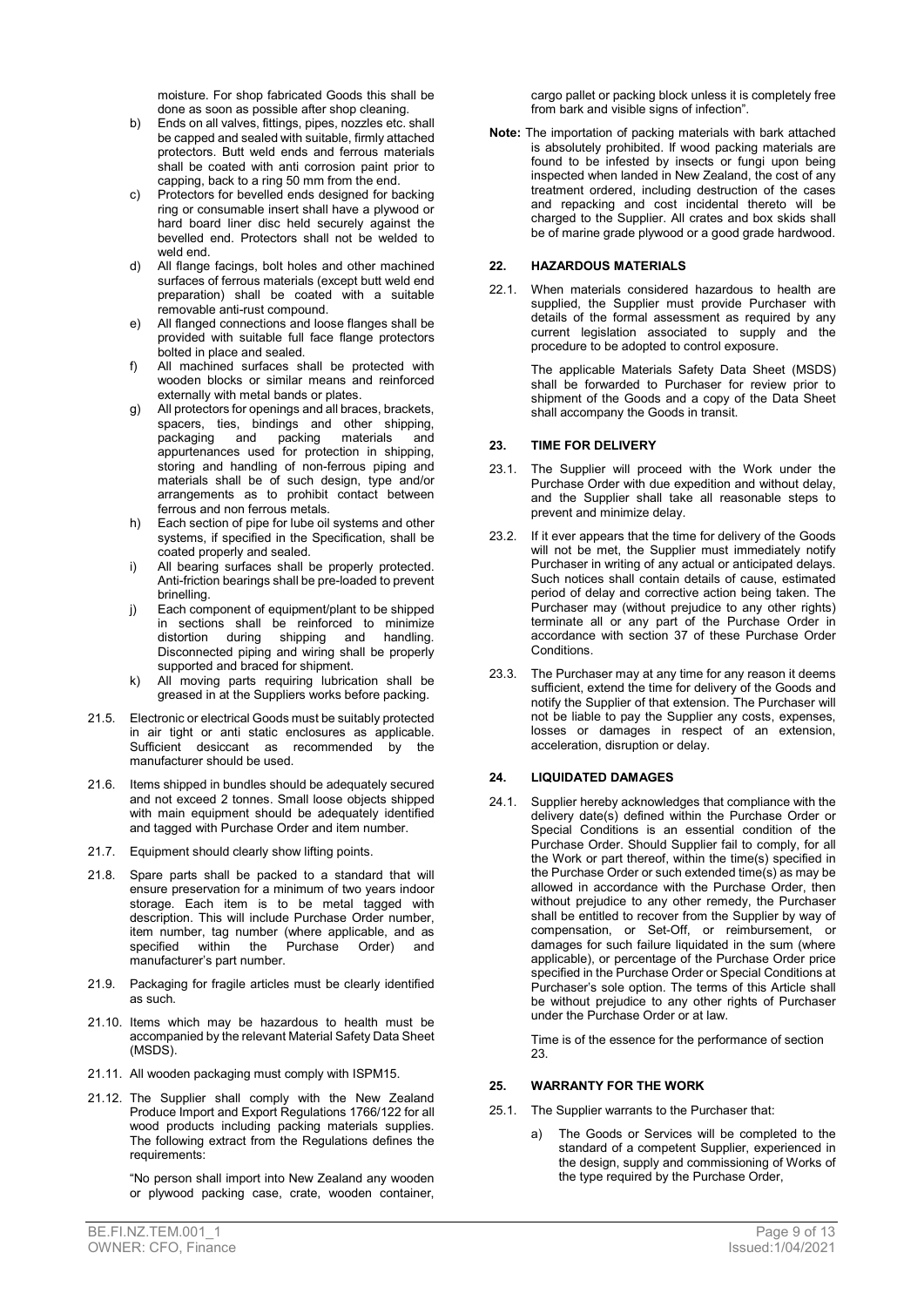- b) The Goods or Services will be fit for the purpose for which they are intended as specified in, or as may be reasonably inferred from the Purchase Order.
- c) Goods will be designed and manufactured in a manner which is consistent with the aim of minimising maintenance costs,
- d) The Works will be planned, designed, produced and manufactured in accordance with the principles of industry best practice,
- e) The materials comprising the Goods will be new, unused and fit for their intended purpose,
- f) The Goods or Services will achieve the performance standards stipulated in the Purchase Order,
- g) The Goods will be designed and manufactured so that they are capable of being operated in accordance with the requirements of the Purchase Order in a safe manner and free from risk to the health and wellbeing of persons involved in the use of the Goods after delivery.
- h) The Works will comply with all required statutory regulations,
- i) The Supplier is, at all times, suitably qualified and experienced to carry out the Work, has the necessary resources and will exercise due care and diligence in the execution of the Work, and
- j) The Supplier does not rely on any representation or warranty made by or on behalf of the Purchaser's nominees which is not specified in the Purchase Order.
- 25.2. The Supplier will, in respect of any materials or equipment forming part of the Goods, procure warranties from the suppliers or manufacturers of such material or equipment to comply with the requirements of the Purchase Order. The Supplier shall ensure that the Purchaser will have the benefit of any such warranties obtained.
- 25.3. Any warranties obtained in accordance with section 25 of these Purchase Order General Conditions shall not be construed in any way to modify or limit any:
	- a) Right, power or remedy of the Purchaser against the Supplier, whether under the Purchase Order or otherwise, in respect of the Goods, or
	- b) Liability, responsibility or obligation of the Supplier under the Purchase Order.
- 25.4. The defects liability period shall be:
	- a) Eighteen (18) months from the date that Goods are placed into use or operation; or,
	- b) Twenty four (24) months from the date of delivery in accordance with the Purchase Order, whichever is the earlier.
- 25.5. If, during the defects liability period, any defect is found which, in the opinion of the Purchaser, affects any part of the Works, the Supplier shall be responsible and liable for the prompt rectification of such defect and any consequence of the defect in accordance with clause 25.4. Further to any such rectification work, the defects liability period for the Works shall be extended by the period of time during which the Goods, or any part of the Works, was unable to be used for the purpose for which they have been designed and manufactured.
- 25.6. If defective Works are the cause of any defect in the contract works under the Head Contract, then the supplier is responsible to remedy the resulting defects and the consequence of the defects.
- 25.7. The Purchaser shall notify the Supplier of any defect that in the opinion of the Purchaser, affects the Works. Any such defect shall be rectified promptly, at the Supplier's sole expense, and in accordance with any direction of the Purchaser.

Rectification work may be effected, or replacements may be made by the Purchaser or by a third party on the

Purchaser's behalf, at the Suppliers expense and without authorisation by Supplier if:

- a) The Supplier does not comply with any direction of the Purchaser,
- b) The Supplier has failed to inspect or to repair the defects in the Goods within a reasonable time after having been notified by Purchaser, and/or
- In cases where it would be highly unreasonable or impractical for Purchaser to give to Supplier an opportunity to inspect and/or remedy such defects, or to obtain Supplier's authorisation, and has notified Supplier accordingly.

 In the event of (a) (b) and (c), repairs and replacements effected by Purchaser or a third party shall be deemed to be effected and made by Supplier and this Article shall remain in effect, except in case of repairs resulting in any detriment of the repaired Goods.

- 25.8. Purchaser shall have the right to assign the benefit of the warranties and remedies provided in the Purchase Order to any successor.
- 25.9. The rights and remedies of the Purchaser provided under this Article are without prejudice to the Purchaser's other rights or remedies under the Purchase Order and at law.

#### 26. PATENTS, COPYRIGHT, LAWS & REGULATIONS

26.1. The Supplier shall indemnify and save harmless the Purchaser and the Client against all costs and claims due to infringement of any patent, registered design, copyright, trade mark or trade name or other Intellectual Property Right in relation to the Goods or Services ordered and used for their intended use. The Supplier warrants that all Goods supplied under the Purchase Order shall be produced, sold, delivered and furnished in strict compliance with all applicable laws and regulations to which the Goods are subject. In carrying out the Purchase Order the Supplier shall comply with the provisions of all statutes, regulations and bylaws of government, local and other public authorities that may be applicable to the Goods.

#### 27. INTELLECTUAL PROPERTY

- 27.1. The Purchaser owns all rights, title and interest in their own technical materials and that subject to clause 27.2, the Supplier has no right, title or interest in the Purchaser's technical materials.
- 27.2. The Purchaser grants the Supplier a license to reproduce and use the Purchaser's technical materials and/or the Project IP as necessary for the purpose of completing the Works. The Supplier must not reproduce, use or otherwise deal with the Purchaser's technical materials and/or Project IP, or allow any other person to do the same, for any other purpose. The Purchaser has the right to revoke this license at any time by notice in writing to the Supplier.
- 27.3. The Supplier gives the Purchaser a non-exclusive, transferable, royalty free license to use all Supplier IP, in existence at the date of Purchase Order, or comes into existence otherwise than in connection with the Purchase Order, to the extent necessary to enable the Purchaser to exercise rights in the Project IP.
- 27.4. All rights, title and interest in and to the Project IP will be the property of the Purchaser as and when created (including but not limited to the Project IP created prior to or after the date of the Purchase Order).
- 27.5. The Supplier warrants that:
	- The supply of the Works do not and will not infringe the rights (including, but not limited to, Intellectual Property Rights) of any third party,
	- b) At no further cost to the Purchaser, the Supplier will procure all licenses and consents to use any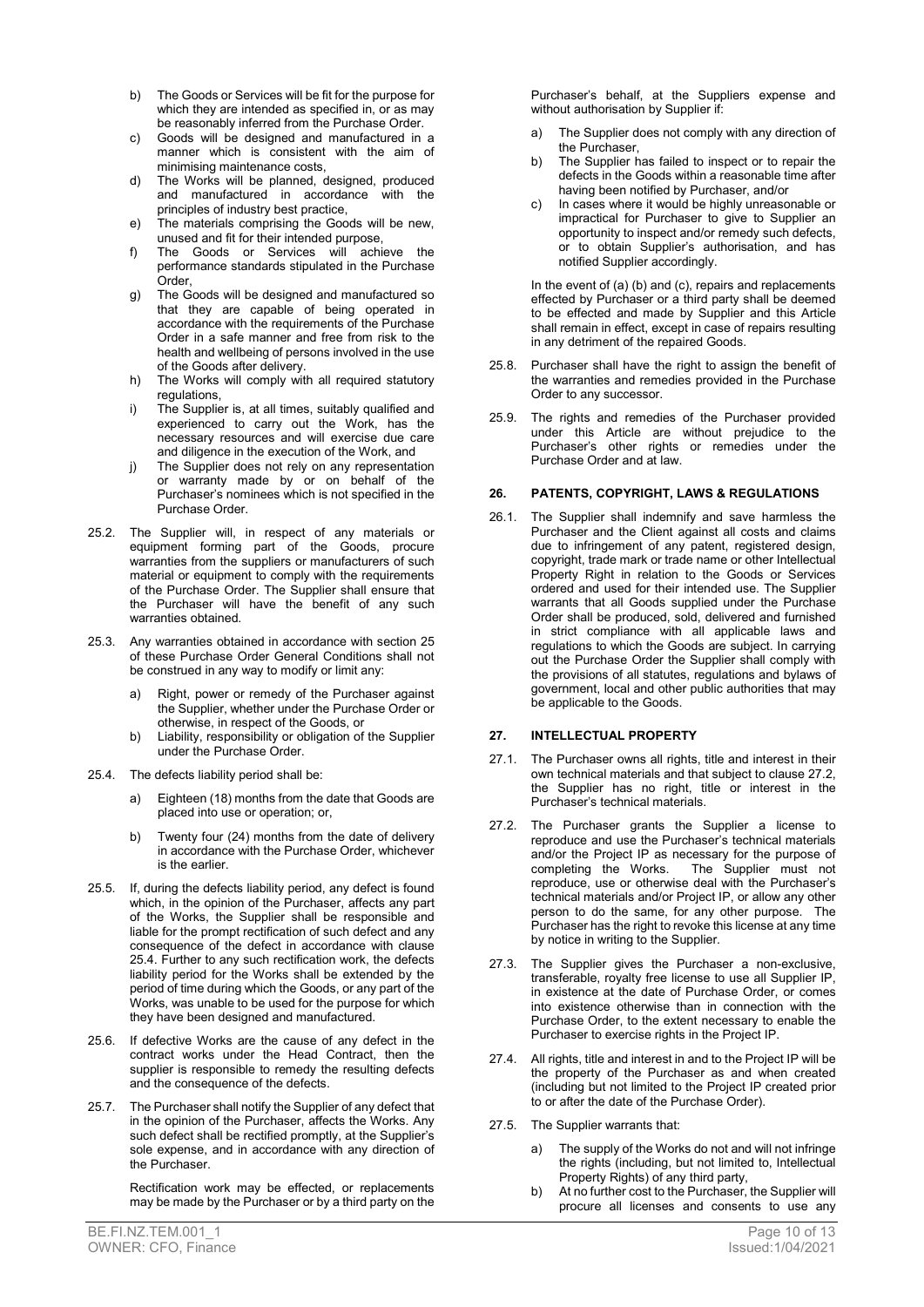Intellectual Property Rights of a third party which are necessary to supply the Goods and/or provide the Services,

- c) The Project IP does not and will not infringe any rights of third parties (including without limitation any Intellectual Property Rights), and
- d) The Supplier has the right to assign all Project IP to the Purchaser in accordance with section 27.4.
- 27.6. The Supplier agrees that any sub-contract entered into in relation to the Purchaser Order will contain a condition that the Subcontractor agrees to assign to the Purchaser all Intellectual Property Rights in any Project IP created by it for the purposes of the Purchase Order.
- 27.7. The Supplier agrees to provide all reasonable assistance the Purchaser may request to protect the Intellectual Property Rights in the Purchaser's technical material and the Project IP.
- 27.8. The obligations in this section continue after the contract in relation to the Purchase Order is terminated.

#### 28. CONFIDENTIALITY

28.1. Except where necessary for the purposes of this Purchase Order, the Supplier shall not, without the prior written approval of the Purchaser, use or divulge in any way to any third party any information concerning the Purchase Order or the Purchaser or Client's business operations acquired or received by the Supplier in contemplation of, or under, this Purchase Order or otherwise in relation to the execution of the Purchase Order (including, without limitation, any drawings in connection with those business operations). The Supplier shall use all reasonable endeavors to prevent any unauthorized use or disclosure and, without limiting the generality of the foregoing, shall ensure that each and any Subcontractor who is at any time in possession of any confidential information concerning the Purchaser or Client's business operations described above does not disclose or suffer or permit the disclosure of the same. The obligations imposed by this clause shall survive the termination of the Purchase Order.

#### 29. DOCUMENTATION

29.1. Originals or certified copies of all requested material and test certificates must accompany all deliveries of Goods.

> Where the Supplier fails to submit any required documents, the Purchaser reserves the right to withhold payment of any outstanding invoices, until the required documents are received.

- 29.2. The Supplier shall be liable for the correctness and completeness of all Documentation and shall not be released from any liability by any acceptance of any kind by the Purchaser. Documentation shall be clearly marked with the Purchase Order number, item number, unit type and serial number of the Goods to which they relate.
- 29.3. Where the Purchaser's approval of Documentation is required, manufacture of Goods shall not commence before the Purchaser's approval has been received. Such approval shall not relieve the Supplier of any obligation to deliver the Goods on time, provided the Purchaser's approval is not unreasonably delayed.

#### 30. RISK AND INSURANCE

30.1. Risk in the Goods shall pass to the Purchaser only upon delivery of the Goods in accordance with the Purchase Order. Until such time, the Supplier shall insure the Goods against loss or damage from any cause for full replacement value and shall ensure the noting of the Purchaser's interest upon the policy.

30.2. The Supplier shall effect and maintain from the Commencement Date the following insurances: -

#### a) Third Party Liability Insurance

Insurance against liability to third parties for any death or personal injury and loss of or damage to any physical property arising out of the performance of the Purchase Order. The Supplier agrees to indemnify the Purchaser against all losses, expenses, claims or any liability under statute or at common law for death, personal injury or property damage caused by the Supplier, its employees, agents or Subcontractors.

- i. The Third Party Liability Insurance shall be for not less than NZD\$10,000,000 for site works and NZD\$5,000,000 for offsite works.
- ii. The deductible limits in the Third Party Liability Insurance covers shall not exceed NZD\$5,000.

#### b) Other Insurances

As specified in the Purchase Order or Special Conditions.

- 30.3. Cost of effecting such insurances and the payment of any excesses shall be payable by the Supplier.
- 30.4. Subcontractors shall be required to provide policies of insurance equivalent to that required of the Supplier. To the extent that the Supplier fails to require, or Subcontractors fail to provide such coverage, the Supplier agrees to indemnify the Purchaser and the Client against any resulting uninsured claims.
- 30.5. Where this Purchase Order requires insurance to be effected in joint names then such policies of insurance shall provide that the Insurer waives all rights, remedies or relief to which it might become entitled by subrogation against any of the parties comprising the Insured and that failure by any Insured to observe and fulfill the terms of the policy shall not prejudice the insurance in regard to any other Insured. Upon request by Purchaser, the Supplier shall provide written confirmation from its insurer that this is in place.
- 30.6. The Supplier shall provide on request by the Purchaser, an insurance information form from its Insurers which shall certify that the Supplier has affected insurances as required under the Purchase Order. The Certificate of Insurance shall be stamped and signed by the Supplier's insurer; a broker stamp is not satisfactory.

#### 31. LIABILITY AND INDEMNITIES

- 31.1. The Supplier acknowledges that upon entering the Purchaser's premises, to the extent permitted by law, the Supplier does so at the Supplier's risk. This extends to all Supplier personnel.
- 31.2. The Supplier will be liable for, and will indemnify the Purchaser keeping the Purchaser indemnified from and against any liability and any loss or damage of any kind whatsoever arising directly or indirectly from:
	- a) Any breach by the Supplier of any warranty or any of the other conditions of the Purchase Order by the Supplier,
	- b) Any loss or damage arising out of, or in connection with, any personal injury, illness or death to any person or damage to any property or any other loss or damage of any kind whatsoever caused or contributed to by;
		- i. the Goods and the performance of any Services by the Supplier, and/or
		- ii. the entry onto, and the activities undertaken on and in, the Purchaser's Premises by the Supplier or the Suppliers personnel,
	- c) Any negligence or wilful act or omission by the Supplier and/or any of the Supplier's personnel in connection with fulfilment of the Purchase Order,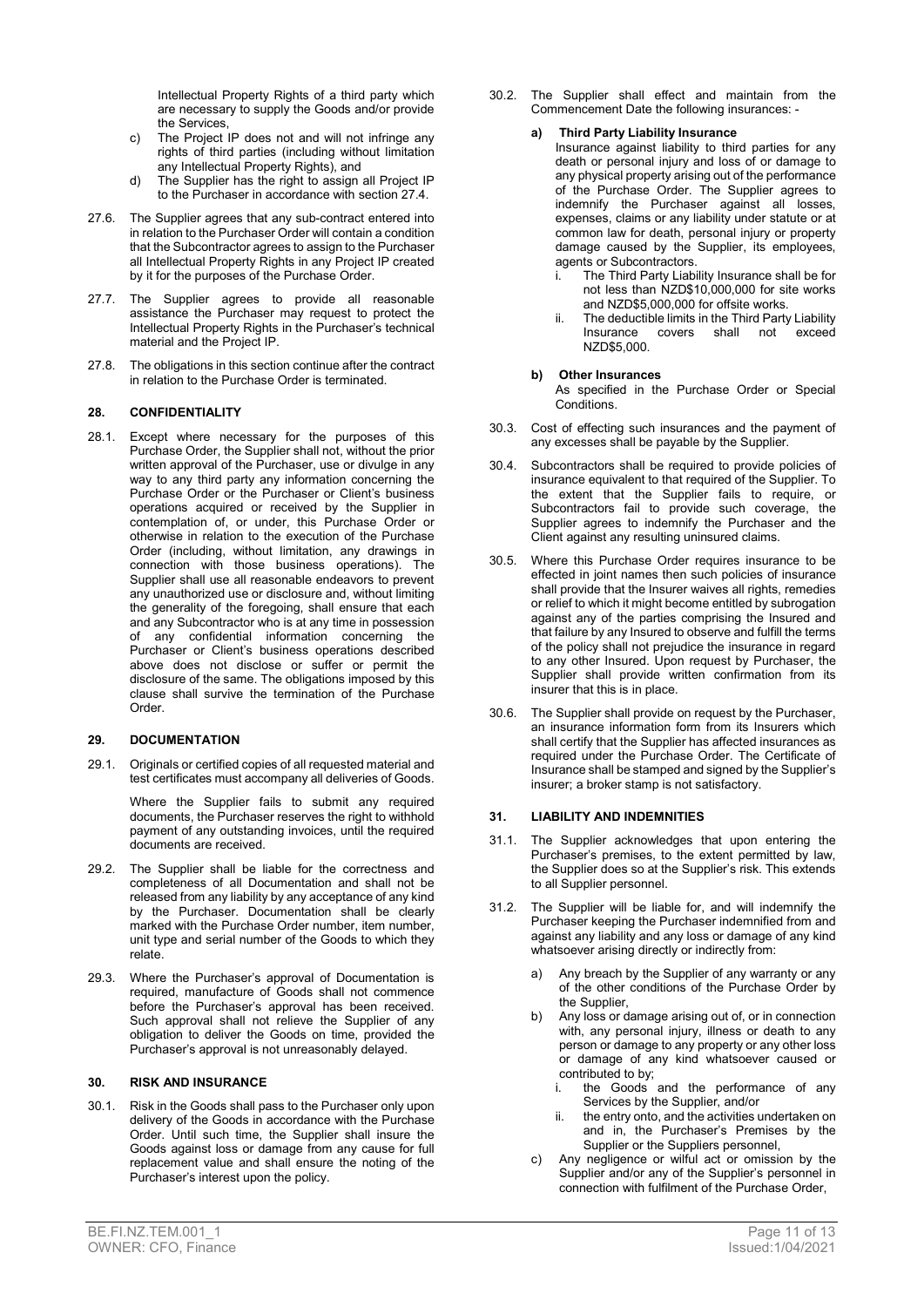- d) Any claim made against the Purchaser by or on behalf of any of the Supplier's personnel, in respect of any relevant legislation concerning pay-roll tax, remuneration, income tax, annual leave, long service leave, superannuation or any applicable award, determination or agreement of a competent industrial tribunal,
- e) Any penalty imposed for breach of an applicable law in connection with the performance of the Services by the Supplier,
- f) Loss or damage to any plant, equipment, tools, appliances or other property owned, rented or hired by the Supplier and used in relation to the Purchase Order, and
- g) Any claim that the Works, anything the Supplier does in supplying the Goods or providing any Services, or the Purchasers use of the Goods or the results of the Services infringes or allegedly infringes the Intellectual Property Rights of any person.
- 31.3. Except to the extent that any liability, loss or damage is solely and directly caused by the Purchaser's willful misconduct or gross negligence or that of the Purchaser's personnel.
- 31.4. Every exemption, limitation, defense, immunity or other benefit contained in the Purchase Order to which the Purchaser is entitled will also be held by the Purchaser to the benefit of, and will extend to protect, Purchaser personnel (excluding the Supplier and Supplier personnel).
- 31.5. Each indemnity in the Purchase Order is a continuing obligation separate and independent from the Supplier's other obligations and survives termination of the Purchaser Order.
- 31.6. It is not necessary for the Purchaser to incur expense or make payment before enforcing a right of indemnity conferred by the Purchase Order.
- 31.7. If the Purchaser enters the Purchase Order as agent for and on behalf of joint venture partners, the liability of each of those joint venture partners under the Purchase Order is several and not joint, nor joint and several.

#### 32. GENERAL LIMITATION OF LIABILITY

32.1. The Purchaser shall not be liable to the Supplier for any loss of profit, loss of use, loss of production, loss of contracts or for any other indirect or consequential damage that may be suffered by the Supplier.

#### 33. TITLE AND OWNERSHIP OF THE WORKS

- 33.1. Ownership of, and unencumbered title in, the Goods, Services or any part of the Work to be supplied pursuant to the Purchase Order shall pass to the Purchaser at the first to occur of the following events:
	- a) Upon completion of unloading of the Goods at the Delivery Point.
	- b) When Purchaser pays for any of the Works in accordance with the Purchase Order.
- 33.2. Notwithstanding the provisions of clause 33.1 above, the risk in the Goods shall remain vested in Supplier until the Goods or Services are delivered in accordance with the Purchase Order, and Supplier shall indemnify Purchaser in respect of the Works until delivery, as if the same were Supplier's property.
- 33.3. The Supplier warrants that the Work furnished by the Supplier in the performance of its obligations under the Purchase Order shall be free and clear of all liens, restrictions, reservations, security interests and encumbrances.

#### 34. FREE ISSUE MATERIAL

- 34.1. Where under the Purchase Order the Purchaser's representative or the Purchaser is required to provide at the premises of the Supplier and/or its Subcontractor on a free issue basis, material or equipment for incorporation by the Supplier into the Works or for repair, modification or treatment of the Works, the property in the material or equipment so delivered shall remain vested in the Purchaser but the Supplier shall be responsible for and be deemed to have legal custody of such material or equipment from the time of receipt by the Supplier or its Subcontractor of such material or equipment until the Works shall be taken over by the Purchaser in accordance with the Purchase Order.
- 34.2. Where under the Purchase Order the Supplier is responsible for the Goods whilst in transit from its premises or from its Subcontractors premises to the Delivery Point, the Goods shall be deemed to include the free issue material incorporated therein and the Supplier shall insure same whilst in transit for such value as is specified in the Purchase Order or if not so specified then for such value as it shall ascertain from the Purchaser's representative prior to transit taking place.

#### 35. DUTIES AND TAXES

- 35.1. Supplier is responsible for informing itself fully of its obligations regarding all duties and taxes and the Supplier shall indemnify the Purchaser regarding any failure by the Supplier to comply.
- 35.2. Suppliers obligations with regards to import duties and tax implications for Goods supplied from outside New Zealand will be determined by the delivery terms specified in the Purchase Order (Incoterms latest edition refers).
- 35.3. Goods and Services Tax (GST) is a New Zealand tax on consumption. Supplier is responsible for making itself fully aware of the implications of GST and its obligations for same.
- 35.4. For the avoidance of doubt, and notwithstanding any other clause of this Purchase Order, if the Supplier is a non-resident company for the purposes of the Income Tax Act 1994, Non-Resident Contractor Withholding Tax will be deducted by the Purchaser from the payments and be paid to the Inland Revenue Department on behalf of the Supplier in accordance with the Income Tax (Withholding Payment) Regulations 1979, unless the Supplier provides the Purchaser with the necessary documentation to exempt the payments from such withholding.
- Note: This Article will only be applicable to non-resident companies who elect to mobilise personnel to New Zealand to carry out any part of the Work.

#### 36. SUSPENSION

- 36.1. The Purchaser may at any time instruct the Supplier to suspend, the progress of Work on or the delivery of, the whole or any portion of the Works.
- 36.2. When the Supplier is prevented from delivering the Goods by the date specified on Purchase Order, the Purchaser shall be deemed to have instructed a suspension except when such prevention is caused by the Supplier's default. The Supplier shall during suspension protect and secure the Goods affected against any deterioration, loss or damage.
- 36.3. All reasonable additional costs incurred by the Supplier in protecting, securing and insuring the Goods arising from suspension of the Work shall be added to the Purchase Order value unless such suspension is necessary by reason of a default on the part of the Supplier. The Supplier shall not be entitled to additional costs unless it notifies the Purchaser in writing of its